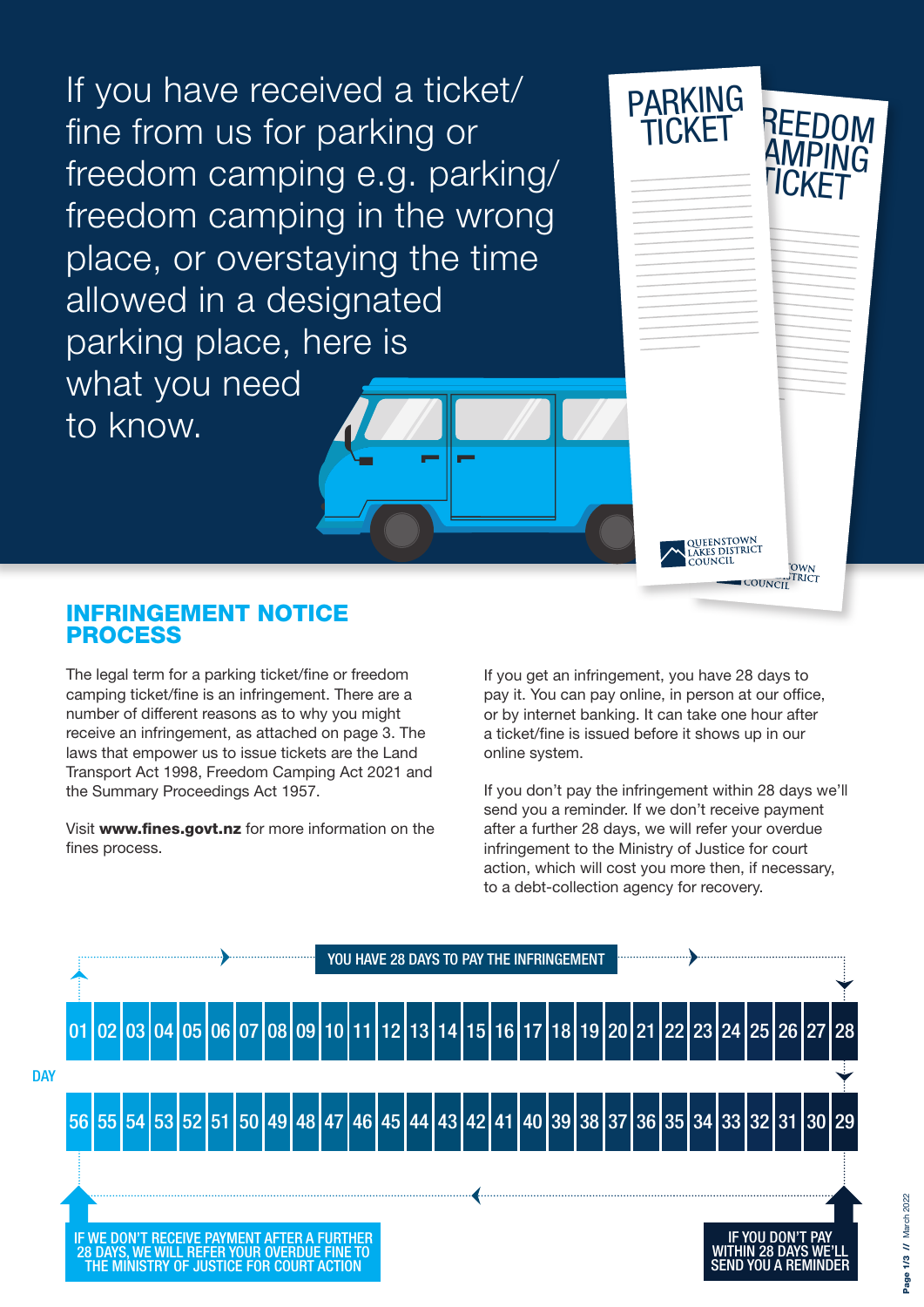## QUERY THIS INFRINGEMENT

If you want to query your infringement, you can do that via our online waiver site on our website. The site will ask you questions and depending on your answers, will either decline your request or forward it onto our infringement adjudicators for further review.

# REVIEW PROCESS

It could take up to 10 working days for an infringement adjudicator to consider your case and let you know the result. These adjudicators have a set of guidelines when they consider requests for review, but their decisions are based on their own assessment of the facts provided.

If the infringement is due to be paid while your case is under review, please contact us on 03 441 0499 to let us know to ask for urgent consideration of your request. You are also welcome to contact our regulatory team if you have any general questions.

# TRANSFER LIABILITY

If you wish to transfer liability of the vehicle (for example if you sold the vehicle before the fine was received) please provide us with a fully completed statutory declaration. This needs to be signed by a Justice of the Peace and you can google it and download a copy or get one from a police station.

# WAYS TO PAY

Remember to use your infringement number and car registration as your reference for all payments

- **Online:** Under online payments on our website
- In person: Queenstown 10 Gorge Road Wānaka – 47 Ardmore Street



### WAIVER GUIDANCE NOTES

These notes are a guideline used by our waiver system when considering your waiver. The guidelines don't cover all possible infringements but do include the most common ones.

## **PARKING**

#### VEHICLE BREAKDOWN

If your vehicle received an infringement while it was broken down and you wish us to waive the fine for that reason, we will need to see the following:

- Proof of breakdown, e.g. mechanic's report or tow receipt
- The date when the vehicle broke down
- Proof that the vehicle has been repaired or attempted to be repaired

#### MEDICAL EMERGENCIES

If your vehicle received an infringement while you were dealing with a medical emergency we will need to see:

• Proof of emergency, e.g. hospital report or doctor's report, that includes the date that the emergency occurred



Private Bag 50072, Queenstown 9348 10 Gorge Road, Queenstown 9300 47 Ardmore Street, Wānaka